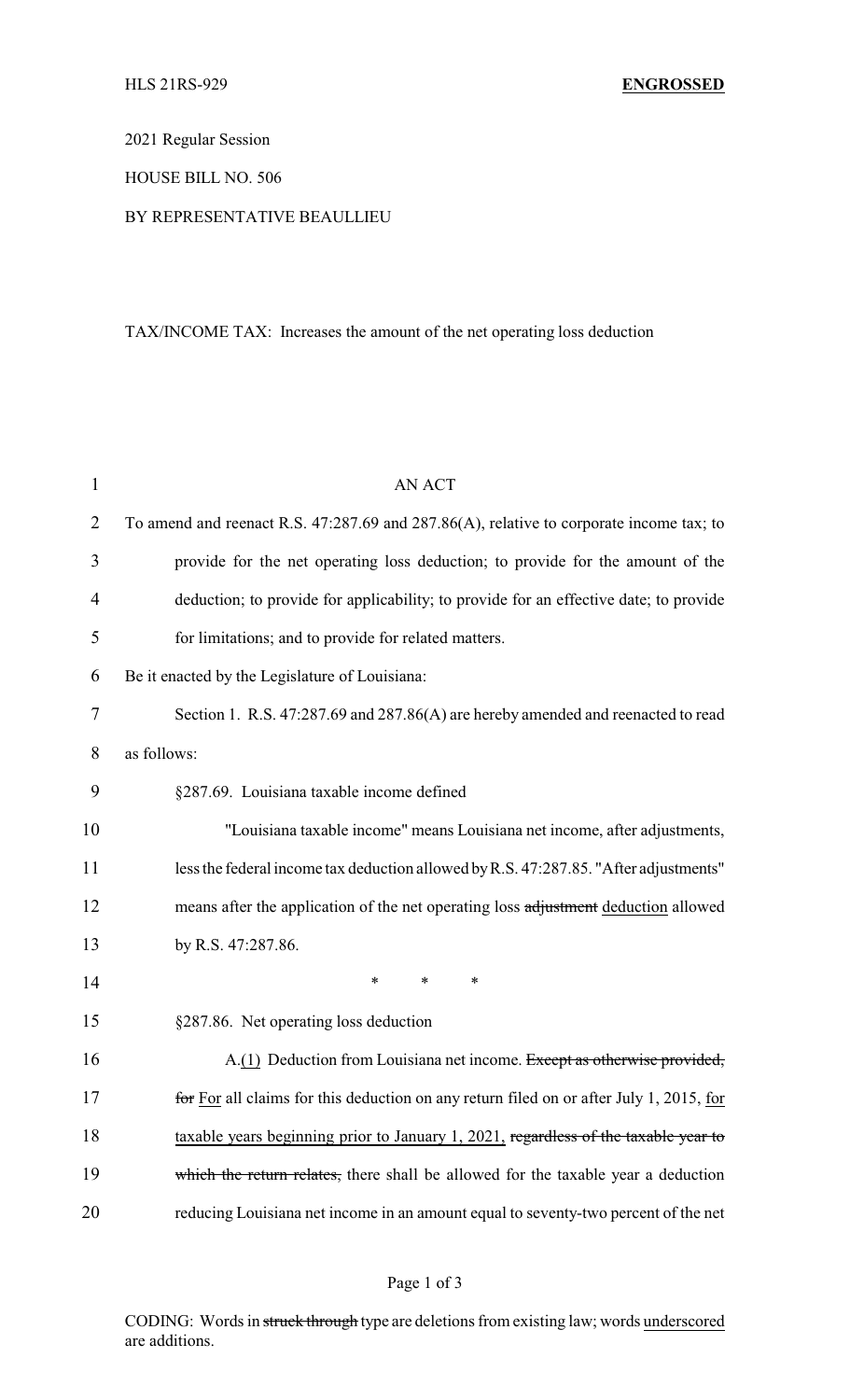| $\mathbf{1}$   | operating loss carryovers to such year, but the deduction shall never exceed seventy-         |
|----------------|-----------------------------------------------------------------------------------------------|
| $\overline{2}$ | two percent of Louisiana net income.                                                          |
| 3              | (2) For all claims for this deduction on any return for a taxable year                        |
| $\overline{4}$ | beginning on or after January 1, 2021, there shall be allowed for the taxable year a          |
| 5              | deduction reducing Louisiana net income in an amount equal to eighty percent of the           |
| 6              | amount of net operating loss carryovers to such year, but the deduction shall never           |
| 7              | exceed eighty percent of Louisiana net income.                                                |
| 8              | *<br>$\ast$<br>*                                                                              |
| 9              | Section 2. The provisions of this Act shall be applicable to tax years beginning on           |
| 10             | or after January 1, 2021.                                                                     |
| 11             | Section 3. This Act shall become effective upon signature by the governor or, if not          |
| 12             | signed by the governor, upon expiration of the time for bills to become law without signature |
| 13             | by the governor, as provided by Article III, Section 18 of the Constitution of Louisiana. If  |
| 14             | vetoed by the governor and subsequently approved by the legislature, this Act shall become    |
| 15             | effective on the day following such approval.                                                 |
|                |                                                                                               |

### DIGEST

The digest printed below was prepared by House Legislative Services. It constitutes no part of the legislative instrument. The keyword, one-liner, abstract, and digest do not constitute part of the law or proof or indicia of legislative intent. [R.S. 1:13(B) and 24:177(E)]

| HB 506 Engrossed | 2021 Regular Session | Beaullieu |
|------------------|----------------------|-----------|
|------------------|----------------------|-----------|

**Abstract:** Increases the amount of the net operating loss deduction that may be claimed on returns filed for tax years beginning on or after Jan. 1, 2021, to 80% of the net operating loss carryovers for the taxable year.

Present law authorizes a deduction reducing La. net income in an amount equal to 72% of the net operating loss carryovers for the taxable year for all claims on any return filed on or after July 1, 2015, regardless of the taxable year to which the return relates. Present law prohibits the amount of the deduction from exceeding 72% of the La. net income of the taxpayer.

Proposed law increases the amount of the deduction for net operating losses for claims on any return for a taxable year beginning on or after Jan. 1, 2021, from 72% of the net operating loss carryovers for the taxable year to 80% of the net operating loss carryovers for the taxable year. Prohibits the amount of the deduction from exceeding 80% of the La. net income of the taxpayer.

Present law authorizes a La. net loss to be carried over for 20 taxable years following the taxable year of the loss.